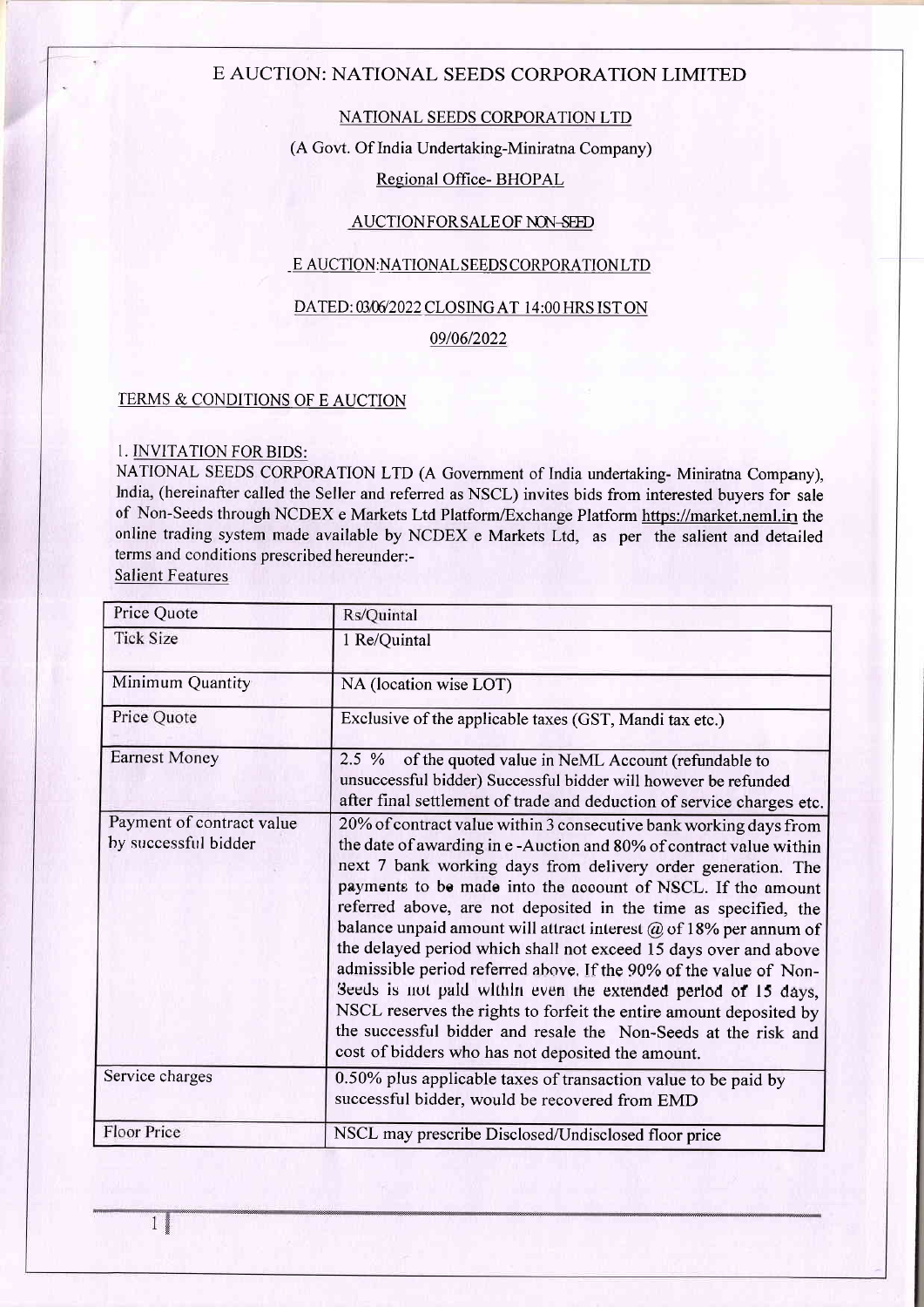| Declarations of Non-Seeds | Successful bidder of treated seeds would be required to submit a<br>declaration on Non-Judicial stamp paper of Rs.100 duly notarized<br>within 3 days of award of auction that sold seeds would not be used for<br>fodder, food and any other wrong purpose.(As per Annexure III)                                                                                                                                                                                                                                                                                                                                                                                                                                                                                                                                                                                                                                                                                                                                                                                                        |
|---------------------------|------------------------------------------------------------------------------------------------------------------------------------------------------------------------------------------------------------------------------------------------------------------------------------------------------------------------------------------------------------------------------------------------------------------------------------------------------------------------------------------------------------------------------------------------------------------------------------------------------------------------------------------------------------------------------------------------------------------------------------------------------------------------------------------------------------------------------------------------------------------------------------------------------------------------------------------------------------------------------------------------------------------------------------------------------------------------------------------|
|                           | E AUCTION: NATIONAL SEEDS CORPORATION LIMITED                                                                                                                                                                                                                                                                                                                                                                                                                                                                                                                                                                                                                                                                                                                                                                                                                                                                                                                                                                                                                                            |
| <b>Stock lifting</b>      | Staggered lifting permitted, however no delivery will be made<br>before receiving full payment (excluding EMD) of allotted quaritity.<br>The lifting of the Non-Seeds must be completed within 15 working<br>days from the award of e-auction, if due to certain unavoidable<br>circumstances it is not possible for NSCL to deliver the Non-Seeds<br>with in stipulated period, NSCL can enhance the delivery period as<br>may be necessary. The Non-Seeds sold can be kept in the godown at<br>the risk of the purchaser for a period of 15 days from the stipulated<br>lifting period (15days from the award of e auction) on payment of<br>godown rent @ of Rs.0.50 per qtl., per day which will be charged<br>extra. If the Non-Seeds is not lifted within the said period, the<br>NSCL reserve the right to forfeit the whole deposit amount a long<br>with EMD without prior intimation and resell the Non-Seeds at the<br>buyers risk and cost and entire loss due to variation in selling price<br>will be recovered from the purchaser along with other incidental<br>charges. |
| System of auction         | If the offered quantity is less than 1000qtls. English auction will be<br>followed whereas for more than 1000qtls, Yankee auction will be<br>followed. In case of English auction, the bidders should quote for<br>entire quantity where as in case of Yankee, the bidders are allowed<br>to quote for part of auctioned quantity. However all the bidders are<br>allowed to lift the stock at H1 rate only.                                                                                                                                                                                                                                                                                                                                                                                                                                                                                                                                                                                                                                                                             |

## 2. ITEMS. OUALITY AND OUANTITY:

The Non-Seeds are offered by NSCL on "as is where is basis" at the locations as per Annexure-I.

- U Bids received for less than the specified quantity for a particular location and item shall not be considered.
- <sup>0</sup> The representative samples can be inspected between 10.00 A.M to 5.30 P.M on all working days at the place where the stocks proposed for sale are available.
- ! The bidder must check thoroughly the quality of the stocks before participating in e auction.
- **Bid quantity mentioned above is only approximate and may vary.**

### 3. PRICE:

NSCL may declare the disclosed/undisclosed floor price of commodities in consultation with NCDEX <sup>e</sup> Markets Ltd. Price to be quoted in delivered weight and quality basis on 'as is where is' basis. The evaluation and finalization of bids received shall be made on the basis of the highest price quoted by the bidders. Prices are excluding APMC Cess and all expenses, GST (if any).

### 4. VALIDITY:

The Bids of all Bidders as at the final close of the E-Auction Session must remain valid up to 5 Days. Bid would remain valid in the system unless the bid is knocked off by better bid or filled at the end of the auction schedule time as agreed between NCDEX e Markets Ltd & NSCL. NSCL will provide its consent on the e-auction results within 5 working days from the next day of auction. Subsequent to consent from NSCL, the prices will remain valid till lifting of the stock from winner.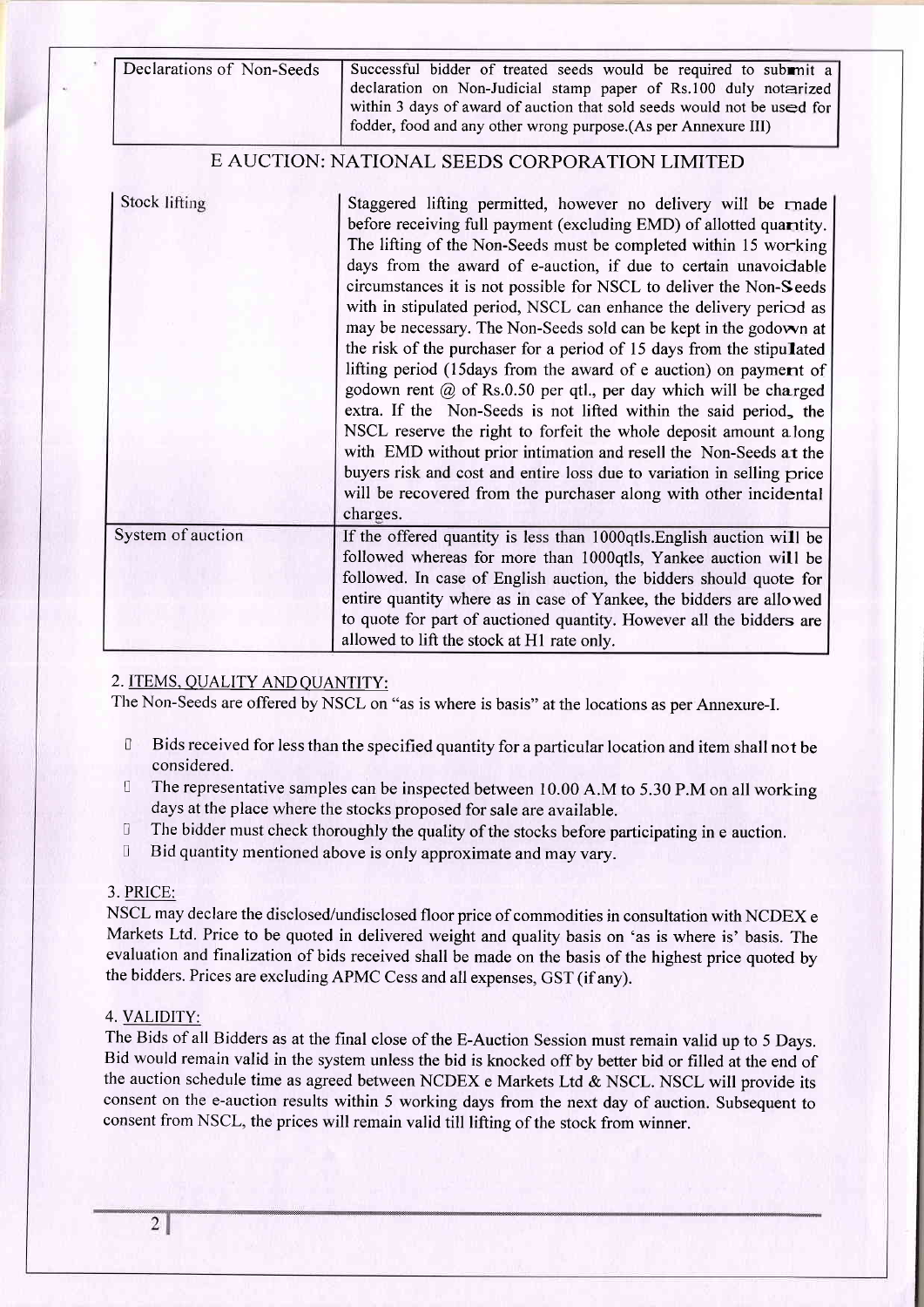### 5. PRE-REQUISITES FOR BIDDING THROUGH NCDEX E MARKETS LTD PLATFORM

Bidder referred to in this E-auction notice is any real individual or legal entity who wishes to buy their requirement of Seed as Non-Seeds, through the online auctions on NCDEX e Marketsltd. Only the registered members of the NCDEX e Markets Limited can become bidders after fulfilling all the terms & conditions put in place for the e-Auctions.

## E AUCTION: NATIONAL SEEDS CORPORATION LIMITED

Bidders may contact Customer Service Group of NCDEX e Markets Limited on 9960446662/9556994441/+91 022-66473154/66473153 or alternatively email askus@neml.in for any clarifications regarding membership & terms and condition of e-Auction.

### 6. EMD & Deposit:

a. An amount equivalent to 2.5% of the bid amount shall be deposited by the bidder with NCDEX e Markets Ltd, before placing any bid, in the Common Exchange EMD account having following details

| NCDEX e Markets Ltd., Bank Account Number |                       |                        |                    |
|-------------------------------------------|-----------------------|------------------------|--------------------|
| <b>Bank Name</b>                          | <b>Account Number</b> | <b>Branch Name</b>     | <b>IFSC</b> Code   |
| <b>HDFC</b> Bank                          | 00990690013043        | Fort Branch,<br>Mumbai | HDFC0000060        |
| Axis Bank                                 | 004010202176811       | Fort Branch,<br>Mumbai | <b>UTIB0000004</b> |

For the E- Auction by way of:

Demand Draft/Pay Order in the name of NCDEX e Markets Ltd, payable at

#### Mumbai

- **I** RTGS/NEFT Transfer
- I Direct Deposit/Transfer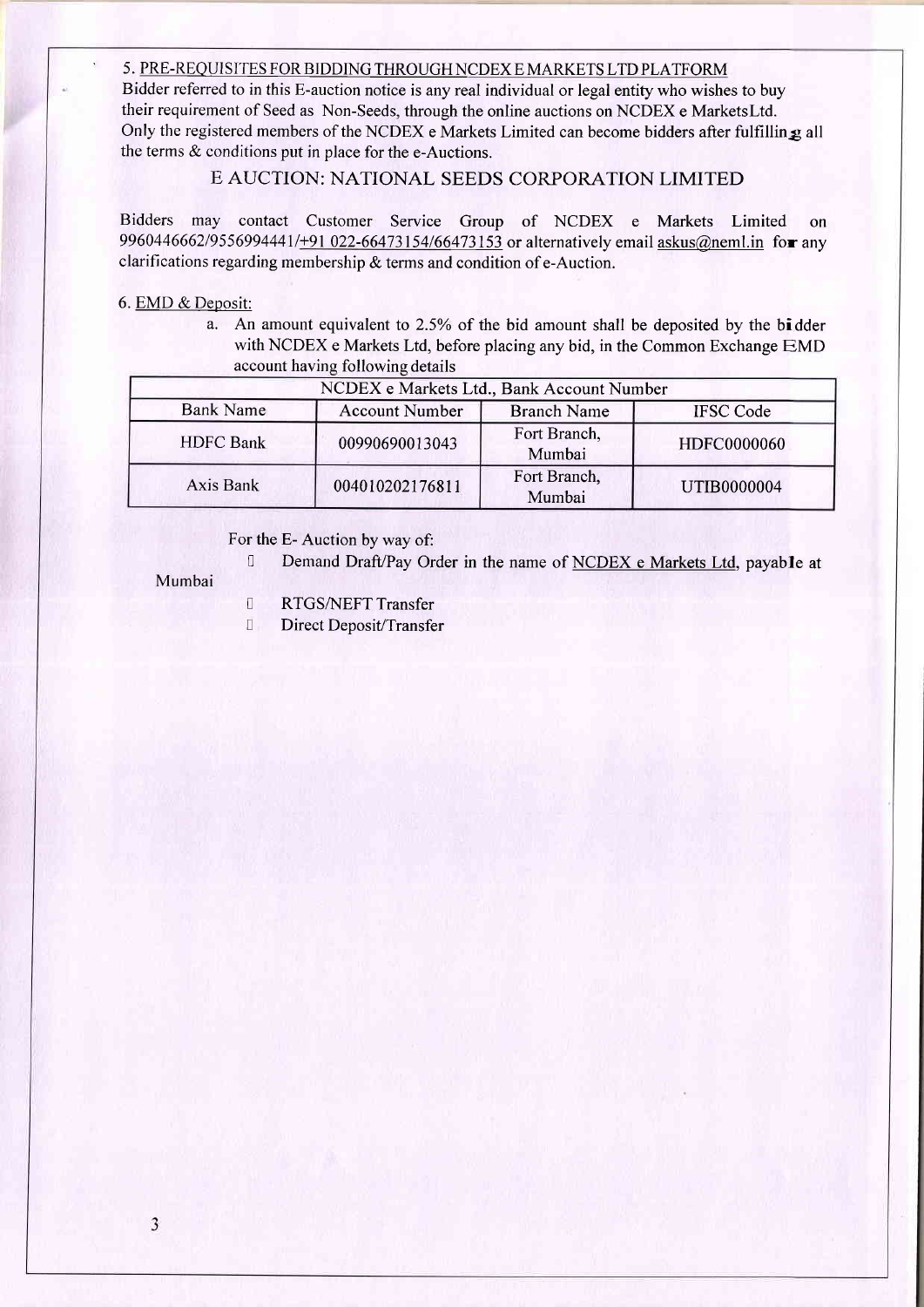- b. The bidder/member should intimate NCDEX e Markets Limited for the transfer of funds through CS Tracker Module- https://cst.neml.in in the prescribed manner (Contact Customer Service Group on \*91 022-66473153154)
- c. The bidders shall be allowed by NCDEX e Markets Ltd to bid only if the requisite EMD amount is available in the Common Exchange EMD Account of NCDEX e Markets Ltd. The amount deposited as EMD would determine the bidding capacity o f the bidder.

d. Only the EMD of the highest bidder would be blocked by NCDEX e Markets Ltd. EMD of the unsuccessful bidder(s), including those whose bid(s) are not accepted due to non-fulfillment/not meeting the conditions attached to the bid(s), will be retumed by NCDEX e Markets Ltd on the withdrawal request made by the bidder through CS Tracker module latest by seven (7) days from the date of close of the E Auction.

## 7. ONLINE BIDDING/E-AUCTION SESSION DETAILS:

- a. The Auction Session will open on one particular dayldate as decided between NCDEX <sup>e</sup> Markets Ltd & NSCL.
- b. If any bid is received 3 minutes prior to the schedule auction closing time, then the auction schedule shall be extended for 5 minutes over and above the schedule auction end time. There shall be maximum 3 such extensions.
- The bidders shall place their bids online on NCDEX e Markets Ltd Platform https://market.neml.in, the online trading system made available by NCDEX e Markets Ltd as per the terms and conditions of the E Auction such as the minimum quantity for putting the bids, required EMD deposit etc.
- d. The Bidders to quote in Indian Rupees/Otl for each item on offer.
- e. NSCL may specify a floor price below which no bids shall be accepted by NCDEX <sup>e</sup> Markets Ltd Platform.
- f. The incremental tick size shall be Rs. I (One Rupee)/qtl.
- g. During an auction session, a bidder may modify their bid upwards to an incremental value more than the highest bid.
- h. No cancellation of bids shall be allowed during an auction session.
- i. The final results of the Auction as declared by NCDEX e Markets Ltd in consultation with NSCL are binding on all bidders and any requests for cancellation received after the conclusion of an auction session shall result in the forfeiture of the Bid Bond.

## E AUCTION: NATIONAL SEEDS CORPORATION LIMITED

j. Any bid placed using the bidder's username and the password shall be deemed to be an unconditional binding of thc biddcr to whom such username and the password has been allotted by NCDEX e Markets Ltd, inter-alia, for the purpose of the E-Auction and the hidder shall he solely and fully responsible for all the activities that occur under such username and password. The user is therefore advised to check the username and the password before the E-Auction and is advised not to reveal it to anyone else so as to prevent misuse of thesame.

### 8. INTERNET CONNECTIVITY

The Seller shall not be responsible for any failure of power, Network, Server, Bandwidth problems, Hosting Server, Internet Connectivity, ISP or otherwise or the slowness to access NCDEX e Markets Ltd Platform/Exchange Platform https://market.neml.in. For any reason whatsoever, in case the scheduled e-auction does not get complete as intended, NeML in consultation with NSCL may reschedule the e-auction on a different date andtime.

9. DOCUMENTS CONSTITUTING CONTRACT:

The Invitation of Bids, the terms and conditions of the E Auction, bid of the successful bidder on NCDEX e Markets Ltd Platform, Letter of Acceptance issued by the Seller to the successful bidder (hereinafter called the Buyer) along with any amendment issued prior to signing of contract shall constitute a valid and binding Contract between the Seller and Buyer.

46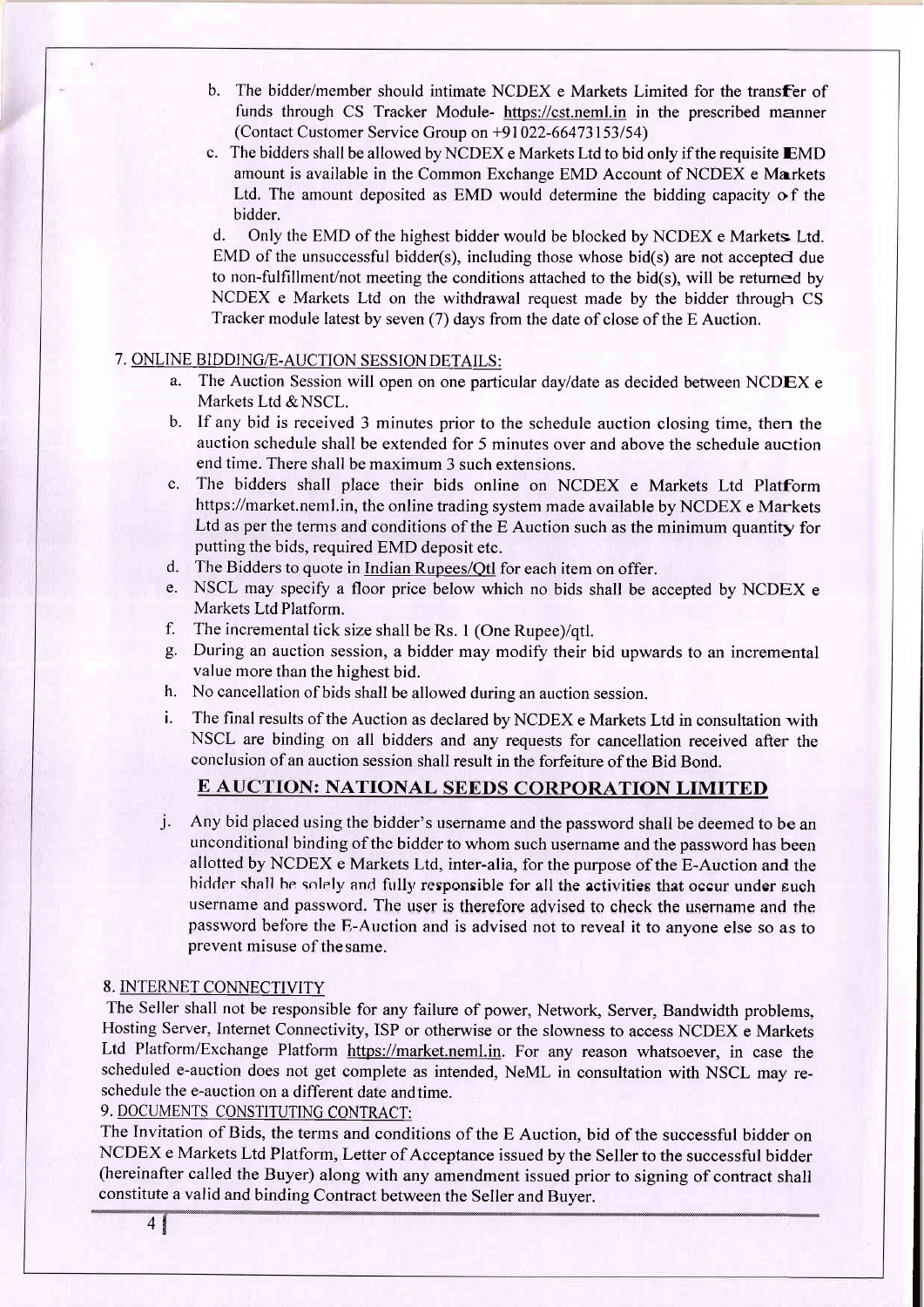#### <sup>1</sup>O. TRANSACTION CHARGES:

NCDEX e Market Ltd will charge transaction charge of 0.50% (Plus GST Extra) of the actual sale value, which NeML will deduct from the EMD deposited by the buyer after the settlement of goods.

#### <sup>1</sup>1. PAYMENT AND LIFTING OF THESTOCKS:

a. The Buyer will be required to pay 20% of contract value within 3 consecutive bank working days from the date of awarding e Auction, remaining 80% within next 7 bank working days from delivery order generation. The payments need to be made into the bank account of NSCL by way of Direct Transfer/RTGS in the bank account having details in Annexure II. No delivery will be made before receiving full payment of auctioned quantity.

b. The seller shall issue delivery order and arrange for counting of Non-Seeds equal to the auctioned quantity. The Seller's responsibility shall cease once the goods leave the warehouse premises and no claim from the Buyer will be entertained thereafter.

c. The Non-Seeds stock will be released to the successful bidder on "as is where is basis'' by removing tags, labels and defacing the container/Non-Seeds, in case of with Non-Seed auction/tender, otherwise the arrangement for gunny Non-Seed/packing materials will also hawe to be made by buyers/party.

d. Staggered lifting permitted, however no delivery will be made before receiving full payrnent (excluding EMD) of allotted quantity. The lifting of the Non-Seeds must be completed within 15 days from the award of e auction, if due to certain unavoidable circumstances it is not possible for NSCL to deliver the Non-Seeds with in stipulated period, NSCL can enhance the delivery period as may be necessary. The Non-Seeds sold can be kept in the godown at the risk of the purchaser for a period of l5days from the stipulated lifting period (15 days from the award of e auction) on payment of godown rent @ of Rs.0.50 per qtls , per day which will be charged extra. If the Non-Seeds is not lifted within the said period, the NSCL reserye the right to forfeit the whole deposit amount along with EMD without prior intimation and resell the Non-Seeds at the buyer's risk and cost and entire loss due to variation in selling price will be recovered from the purchaser along with other incidental charges.

e. The loading and Weighment charges are to be borne by the Buyer.

f. In the event of the failure by the Seller to deliver the auctioned Non-Seeds within the stipulated time including the enhanced period for the Buyer to take the physical delivery of the same despite the Buyer approaching for lifting, NCDEX e Markets Ltd shall refund the EMD amount to the Buyer and the transaction shall stand cancelled.

#### 12. FORCE MAJEURE:

Should any of the force majeure circumstances, namely act of God, natural calamity, fire, GovernmentoflndiaPolicy, restrictions (excluding anystocklimits), strikes orlock-outsbyworkrnen, war, military operations of any nature and blockades preventing the Seller/Buyer from wholly ur partially carrying out their contractual obligations, the period stipulated for the performance of the Contract shall be extended for as long as these circumstances prevail, provided that, in the event of these circumstances continuing for more than two months, either party shall have the right to refuse to fulfill its contractual obligations without title to indemnification of any losses it may thereby sustain. I he party unable to carry out its contractual obligations shall immediately advise the other party of the commencement and the termination of the circumstances preventing the performance ofthe contract. A certificate issued by the respective Chamber of Commerce shall be sufficient proof of the existence and duration of such circumstances.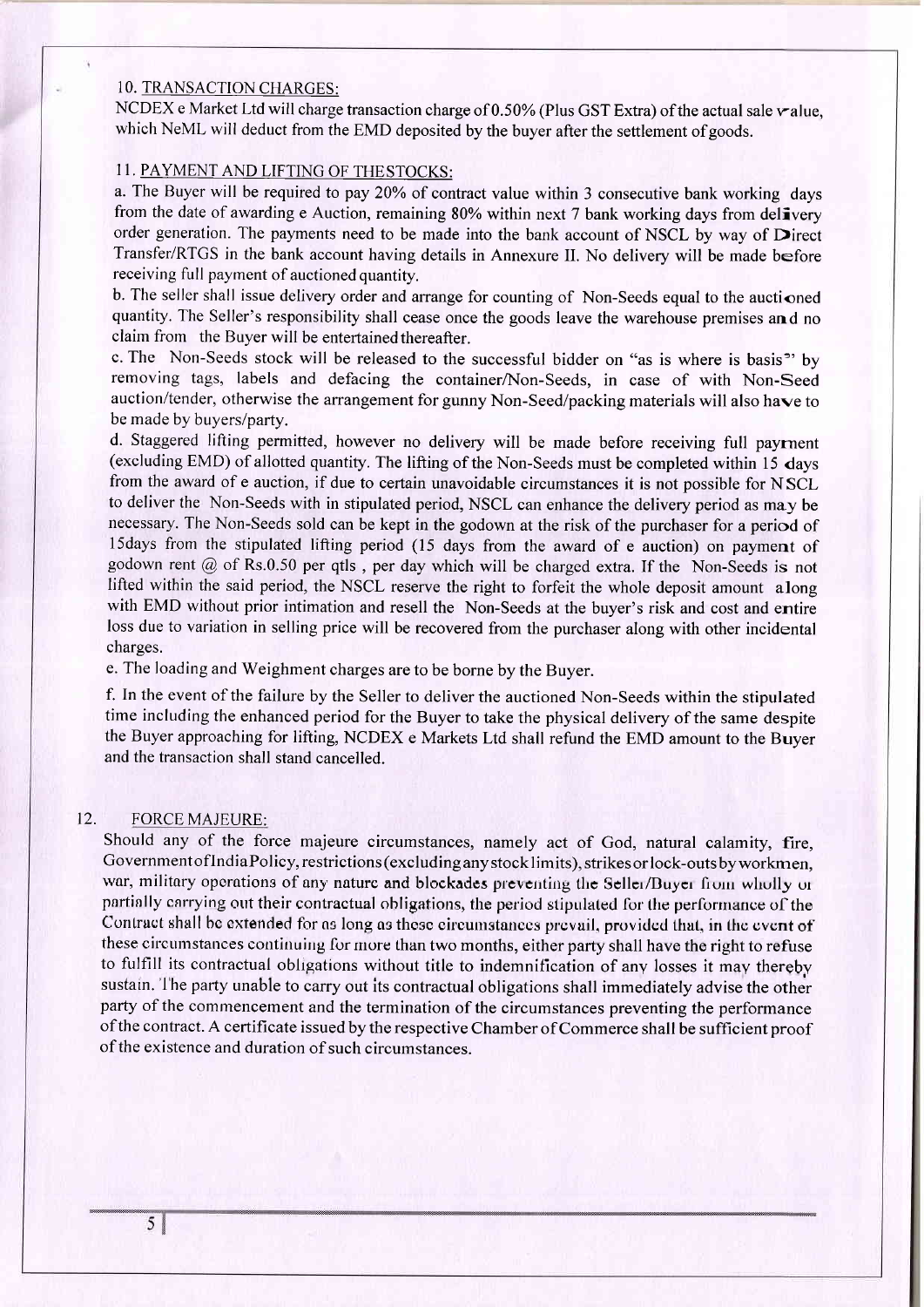#### '13. Resolution of Disputes:

13.1 In case of any disputes relating to sale including the interpretation of any off the Clause/Clauses of the tender. the matter shall be referred to Chairman NSCL for resolution of dispute.

13.2 ln case of any disputes remain unresolved or any party is dissatisfied with the decision taken by the Chairman, the matter shall be referred to a sole Arbitrator to be appointed by the CMD of NSCL at its sole and absolute discretion. The arbitration shall be held in New Delhi and the decision of the arbitrator shall be final and binding on both parties to the arbitration. The arbitration will be conducted in accordance with Arbitration and Conciliation Act, 1996 along with its amendrnents from to time.

13.3 Court situated New Delhi to the exclusion of all other courts in India, only shall have the jurisdiction in the matter.

13.4 NeML shall not be responsible for any dispute arising between the buyer and seller relating contract note herein mentioned above or anything related thereto. Both Buyer and Seller agree and acknowledge that NeML shall not be made party to any litigation, suit, petition, application, arbitration or appeal arising from the dispute between buyer and seller except NeML gross negligence or willful misconduct. NeML is merely providing electronic trading platform for the purpose of facilitation of trade and both the buyer and the seller agree and accept to indemnify and keep NeML indemnified from all the claims, losses or expenses that NeML may incur/suffer as <sup>a</sup> result of NeML being a party to any dispute between buyer and seller.

### 14. CORRUPT PRACTICES:

In case of any bribe, commission, advantages offered or promised by or on behalf of the Buyers to any officer/ employee/ servant of the NSCL then such Buyers shall be debarred from the tender enquiry in addition to initiating criminal action and blacklisting. Canvassing in any form on the part of the Buyer or on his behalf at any stage of tender process or while taking delivery will be treated as violation of terms and conditions of tender. If such instances are noticed the Buver will be blacklisted for a minimum period of 3 years.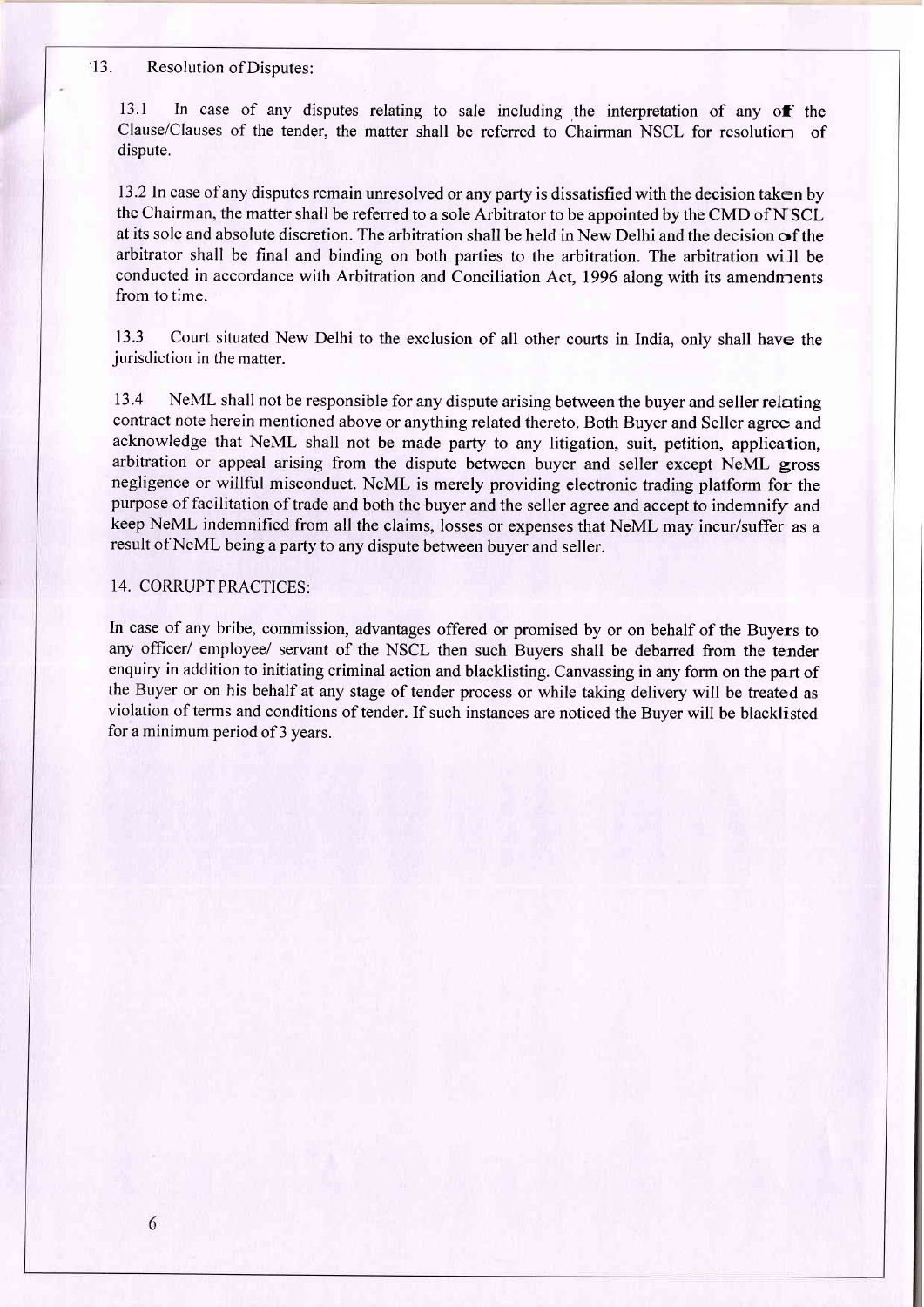## E AUCTION: NATIONAL SEEDS CORPORATION LIMITED

Annexure-l

| Sr.<br><b>No</b> | Crop      | Variety        | Quantity<br>(qtls) | <b>Destination</b>                                                                   |  |
|------------------|-----------|----------------|--------------------|--------------------------------------------------------------------------------------|--|
|                  | Paddy     | Coarse         | 39.35              | Area Manager, National seeds                                                         |  |
| $\overline{2}$   | Groundnut | <b>Dharani</b> | 3.4                | Corporation Limited, Devendrapura,<br>Mouranipur Road, Niwari(M.P.) M-<br>8349248480 |  |
|                  | Total     |                | 42.75              |                                                                                      |  |

# Details of Auctionable Non-Seeds

xNote: Bidders are advised to see the stock before quoting the auction rates.

Annexure-II

| <b>OFFICE NAME</b>                           | <b>Bank Name</b>    | Account<br>Number | <b>Branch Name</b>            | <b>IFSC</b> Code |
|----------------------------------------------|---------------------|-------------------|-------------------------------|------------------|
| National Seeds<br><b>Corporation Limited</b> | State Bank of India |                   | 32933247215   SME, Govindpura | SBIN0001253      |

Da OG 2022

 $rac{2}{216}$  $\circ$